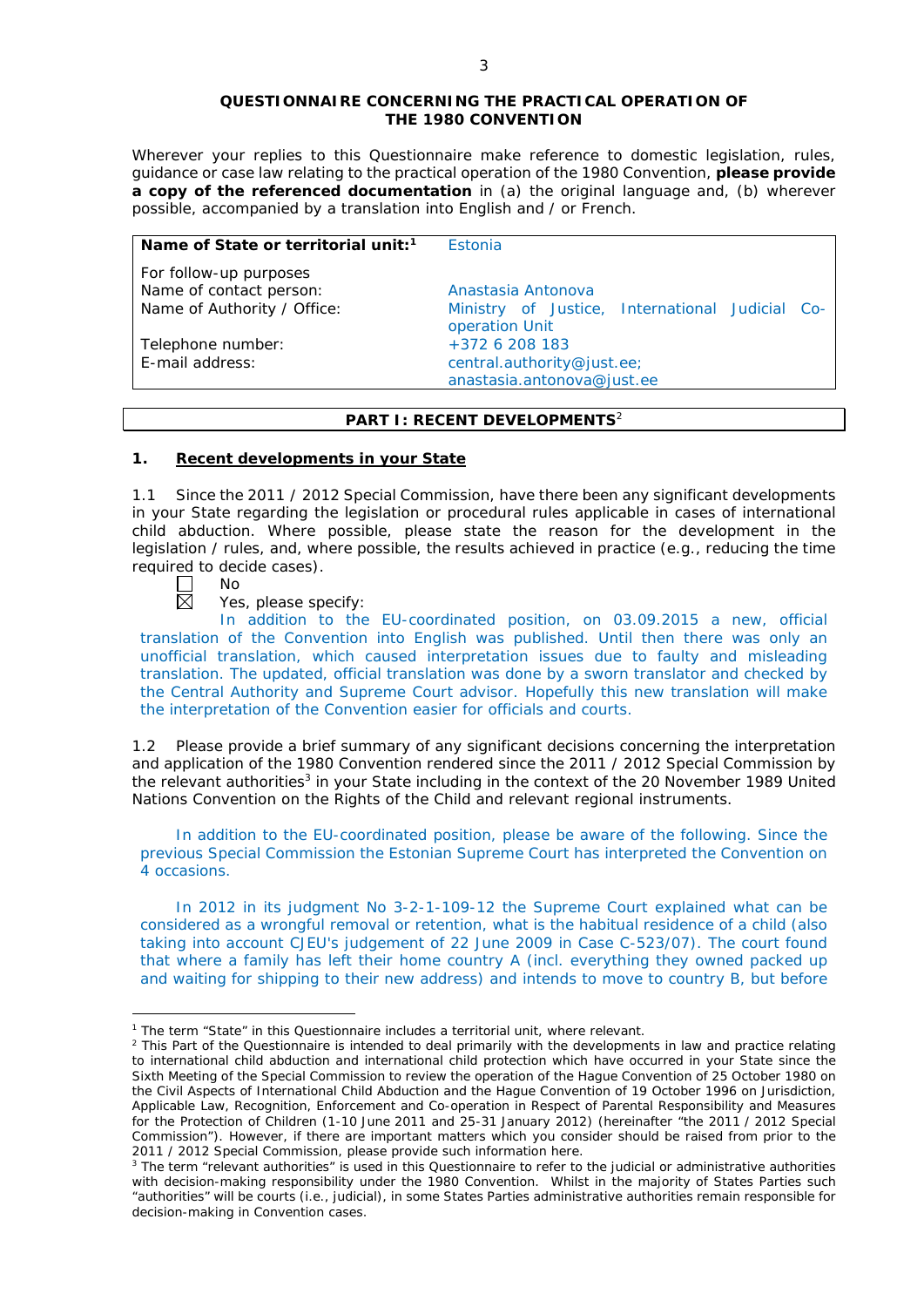that is possible temporarily moves to country C, it is possible for the children to acquire habitual residence in country C very quickly if the intention of the parents was never to return to country A. Thus no wrongful retention of the children in country C is possible and thus the children cannot be returned to country A.

In 2015 in its judgment No 3-2-1-146-14 the Supreme Court explained in detail what the court should take into account when ordering return - voluntary time for return, what the bailiff should be allowed to do etc. This decision was mostly based upon the Guide to Good Practice on enforcement of return decisions.

In 2017 within a timeframe of 1 week the Supreme Court made 2 judgments No 3-2-1- 176-16 and 3-2-1-179-16, where they explained how a parent can consent or acquiesce the wrongful removal. In addition, in the first judgment the also court explained how the legal costs should be bared by the parties and the State having in mind Estonia's reservation to Article 42 of the Convention.

All Supreme Court judgments can be found at http://www.riigikohus.ee/

1.3 Please provide a brief summary of any other significant developments in your State since the 2011 / 2012 Special Commission relating to international child abduction.

In addition, in 2012 the European Court of Human Rights found in the case M.R. and L.R. v. Estonia (application No 13420/12) that the decision to order return of a child to her home in Italy was not arbitrary. The decision can be found at http://hudoc.echr.coe.int/

### **2. Issues of compliance**

2.1 Are there any States Parties to the 1980 Convention with whom you are having particular challenges in achieving successful co-operation? Please specify the challenges you have encountered and, in particular, whether the problems appear to be systemic.

- $\boxtimes$ No
	- Yes, please specify:
		- Please insert text here

2.2 Are you aware of situations / circumstances in which there has been avoidance / evasion of the 1980 Convention?

- $\boxtimes$ No
	- Yes, please specify:
		- Please insert text here

# **PART II: THE PRACTICAL OPERATION OF THE 1980 CONVENTION**

## **3. The role and functions of Central Authorities designated under the 1980 Convention**<sup>4</sup>

### *In general*

3.1 Have any challenges arisen in practice in achieving effective communication or cooperation with other Central Authorities?<br>  $\boxtimes$  No<br>
Yes, please specify:

- No
	- Yes, please specify:
		- Please insert text here

3.2 Have any of the duties of Central Authorities, as set out in **Article 7** of the 1980 Convention, raised any particular problems in practice either in your State, or in States Parties with whom you have co-operated?

- No  $\Box$ 反
	- Yes, please specify:

There are difficulties with the different interpretations of "to initiate or facilitate the institution of judicial or administrative proceedings" - while some countries really ensure

<sup>-</sup><sup>4</sup> See also Section 5 below on "Ensuring the safe return of children" which involves the role and functions of Central Authorities.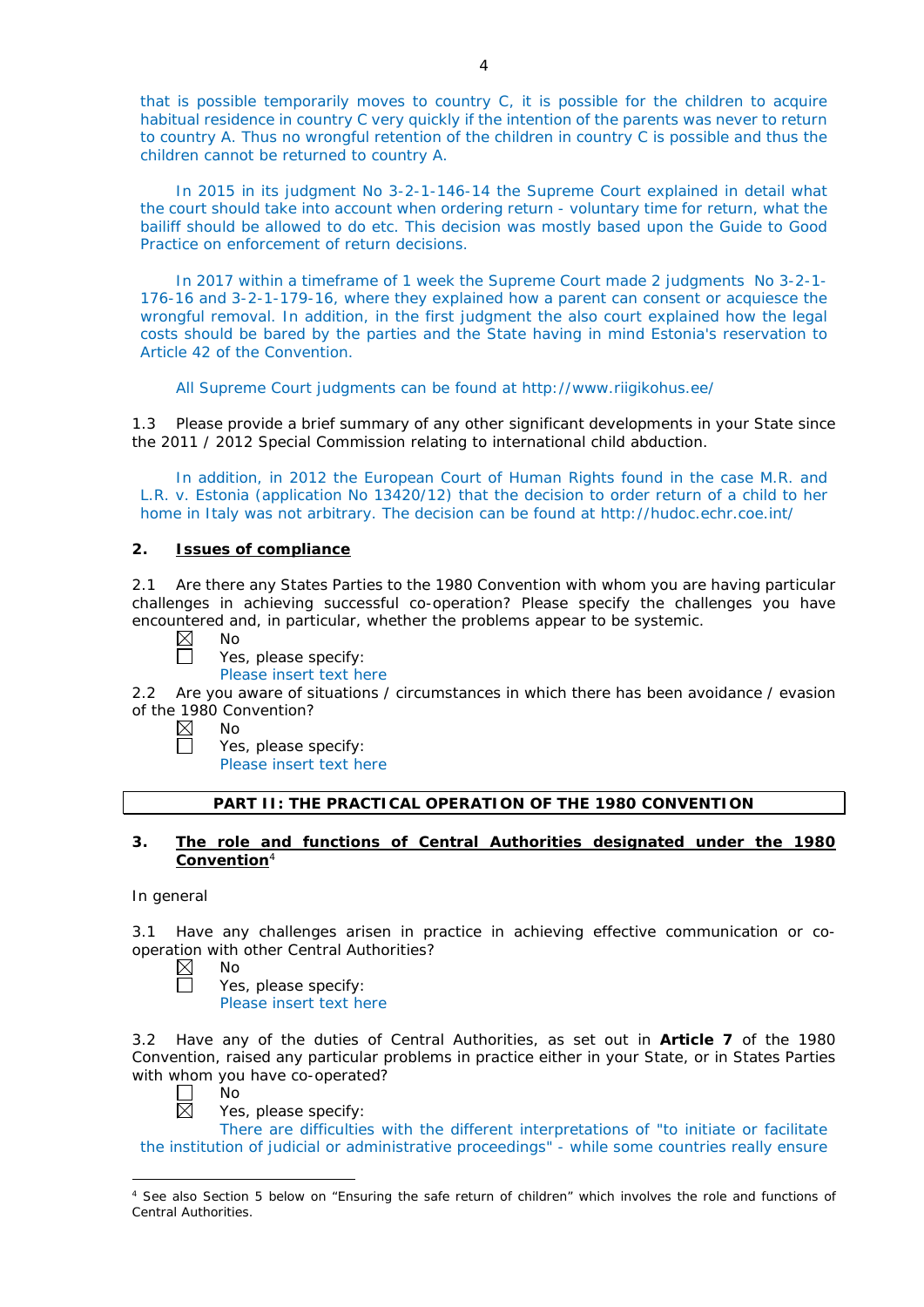that the request reaches the court, other Central Authorities just say this is the court to turn to.

3.3 Has your Central Authority encountered any challenges with the application of any of the 1980 Convention provisions? If so, please specify.<br>  $\boxtimes$  No

No

Yes, please specify: Please insert text here

### *Legal aid and representation*

3.4 Do the measures your Central Authority takes to provide or facilitate the provision of legal aid, legal advice and representation in return proceedings under the 1980 Convention (**Art. 7(2)-(g)**) result in delays in proceedings either in your own State, or, where cases originate in your State, in any of the requested States you have dealt with?

 $\boxtimes$ No

 $\Box$ 

Yes, please specify: Please insert text here

3.5 Are you aware of any other challenges in your State, or, where cases originate in your State, in any of the requested States you have dealt with, regarding the obtaining of legal aid, advice and / or representation for either left-behind parents or taking parents?<sup>5</sup>

- No 岗
	- Yes, please specify:

There are countries, where it is impossible to even apply for legal aid if the applicant is not a national of that country (while that country has not made any reservation to Article 25 of the Convention

### *Locating the child*

3.6 Has your Central Authority encountered any challenges with locating children in cases involving the 1980 Convention, either as a requesting or requested State?

 $\Box$ No 岗

Yes, please specify the challenges encountered and what steps were taken or are considered to be taken to overcome these challenges:

The Estonian Central Authority has an ongoing case for the enforcement of a return decision, while no authority (including the police and bailiff) have been able to locate the child for many years. The Estonian Central Authority is quite certain the child and abducting parent left Estonia as soon as they heard of the court proceedings, but there is no way to convince the applicant parent to end the proceedings since the enforcement case is pending at the bailiff. Even if the child would be located, it is difficult to say if the enforcement would be possible due to the many years, which have passed since the return decision was made (i.e. if it would still be in the child's best interests).

3.7 Has your Central Authority worked with any external agencies to discover the whereabouts of a child wrongfully removed to or retained within your State (*e.g.*, the police, Interpol, private location services)?

No 岗

<u>.</u>

Yes, please share any good practice on this matter: the police, Interpol, local child protection, bailiff, registries etc.

<sup>&</sup>lt;sup>5</sup> See paras 1.1.4 to 1.1.6 of the "Conclusions and Recommendations of the Fifth Meeting of the Special Commission to review the operation of the *Hague Convention of 25 October 1980 on the Civil Aspects of International Child Abduction* and the practical implementation of the *Hague Convention of 19 October 1996 on Jurisdiction, Applicable Law, Recognition, Enforcement and Co-operation in Respect of Parental Responsibility and Measures for the Protection of Children* (30 October – 9 November 2006) (hereinafter referred to as the ["Conclusions and Recommendations of the 2006 Special Commission"](https://assets.hcch.net/upload/concl28sc5_e.pdf)) and paragraphs 32 to 34 of the [Conclusions and Recommendations of the Special Commission](https://assets.hcch.net/upload/wop/concl28sc6_e.pdf) to review the operation of the Hague Convention of *[19 October 1980 on Jurisdiction, Applicable law, Recognition, Enforcement and Co-operation in Respect of](https://assets.hcch.net/upload/wop/concl28sc6_e.pdf)  [Parental Responsibility and Measures for the Protection of Children](https://assets.hcch.net/upload/wop/concl28sc6_e.pdf)* (1-10 June 2011 and 25-31 January 2012) (hereinafter the "C&R of the 2011/2012 Special Commission") (available on the Hague Conference website at < www.hcch.net > under "Child Abduction Section" then "Special Commission meetings").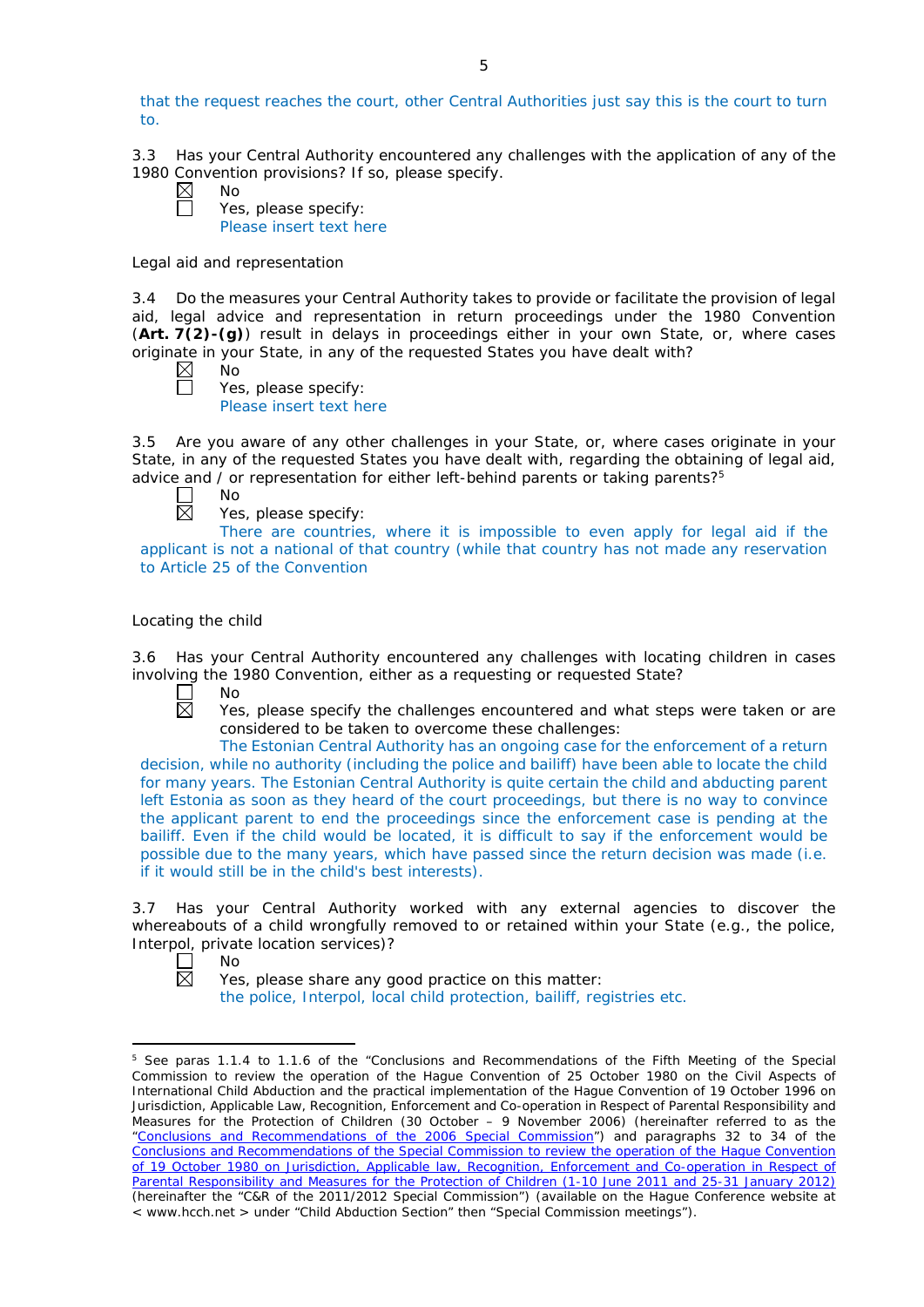*Information exchange, training and networking of Central Authorities*

3.8 Has your Central Authority shared its expertise with another Central Authority or benefited from another Central Authority sharing its expertise with your Central Authority, in accordance with the Guide to Good Practice - Part I on Central Authority Practice?<sup>6</sup>

┍ No  $\overline{\boxtimes}$ 

Yes, please specify:

The Estonian and Finnish Central Authorities meet once a year to discuss the cooperation and exchange best practices. Also once a year best practices are discussed within the remit of the Brussels IIa Regulation Central Authorities meeting during EJN meetings.

3.9 Has your Central Authority organised or participated in any other networking initiatives between Central Authorities such as regional meetings via conference call or videoconference?

No

Yes, please specify:

The annual meetings with the Finnish Central Authority, EJN meetings etc

## *Statistics*<sup>7</sup>

3.10 If your Central Authority does not submit statistics through the web-based INCASTAT database, please explain why.

We submitted the requested statistics, but we have so far not had the resources to input the statistics for all years.

### *Prompt handling of cases*

No

3.11 Does your Central Authority have mechanisms in place to ensure the prompt handling of cases?



-

Yes, please specify:

The return cases are handled as priority cases by the Central Authority

3.12 If your Central Authority is experiencing delays in handling cases please specify the main reasons for these delays:

### **4. Court proceedings & promptness**

4.1 Has your State limited the number of judicial or administrative authorities who can hear return applications under the 1980 Convention (*i.e.*, concentration of jurisdiction")?8

 $\Box$ Yes  $\boxtimes$ 

No, please indicate if such arrangements are being contemplated:

Estonia already has a limited number of civil courts (4 county courts), thus it is not certain, whether this is necessary. However, this is also discussed within the recast of the Brussels IIa Regulation.

4.2 Does your State have mechanisms in place to handle return decisions within six weeks (*e.g.*, production of summary evidence, limitation of appeals, swift enforcement)?



<u>.</u>

No

Yes, please explain:

The case is handled by the court on it's own motion as a case on petition, the swiftest type of court procedure. Also the Central Authority, when sending the case to court always reminds the court of the type of procedure and timelines foreseen in the Convention.

岗

<sup>&</sup>lt;sup>6</sup> Available on the Hague Conference website at < www.hcch.net > under "Child Abduction Section" then "Guides to Good Practice". See, in particular, Chapter 6.5 on twinning arrangements.

<sup>7</sup> See paras 1.1.16 to 1.1.21 of the Conclusions and Recommendations of the 2006 Special Commission (*supra.*  note 5).

<sup>8</sup> See, *The [Judges' Newsletter](https://www.hcch.net/en/instruments/conventions/publications2/judges-newsletter)* on International Child Protection – Vol. XX / [Summer-Autumn 2013](https://assets.hcch.net/upload/newsletter/nl2013tome20en.pdf) the special focus of which was "Concentration of jurisdiction under the *Hague Convention of 25 October 1980 on the civil aspects of International Child Abduction* and other international child protection instruments".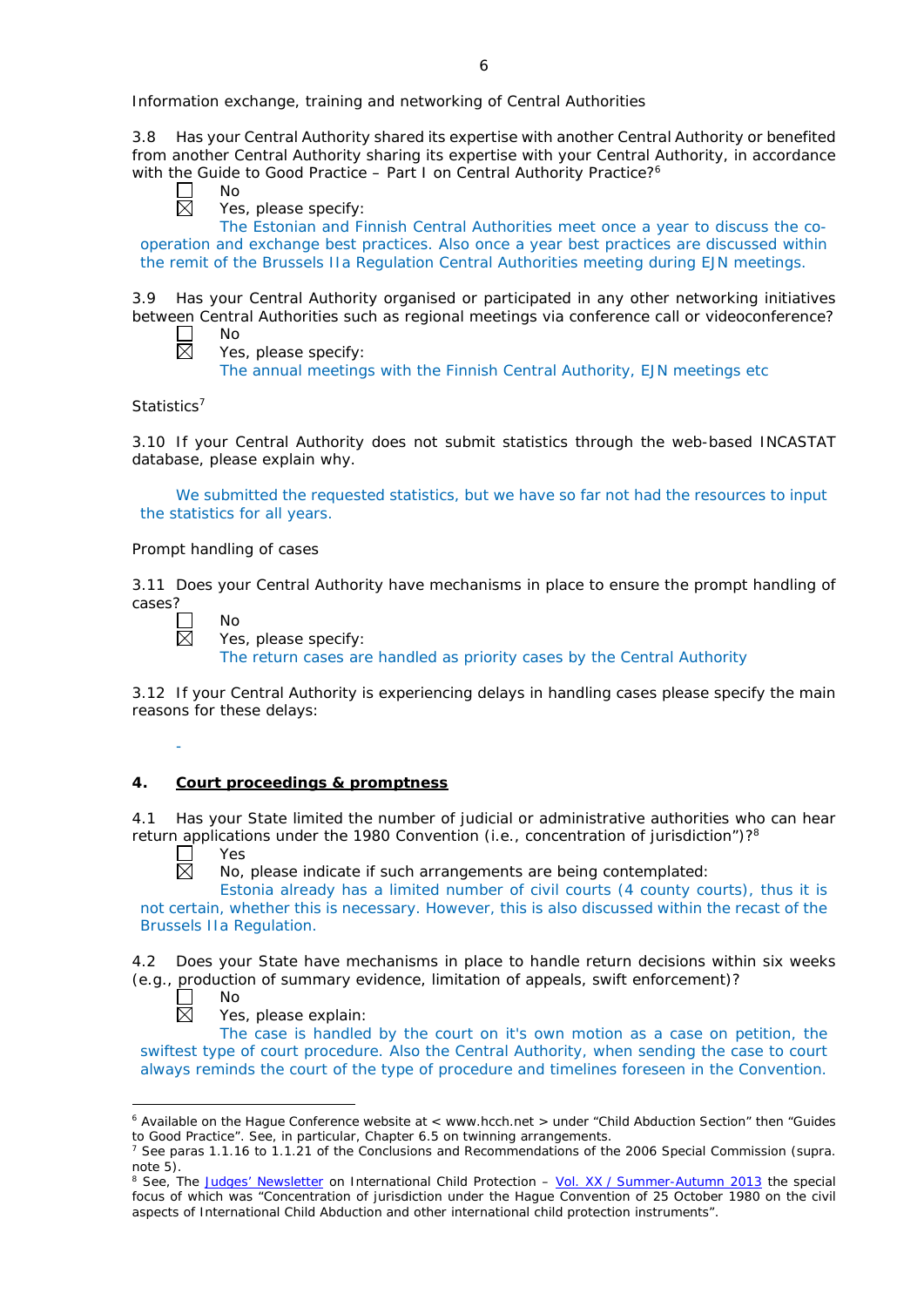4.3 If your response to the previous question is No, does your State contemplate implementing mechanisms to meet the requirement of prompt return under the 1980 Convention (*e.g.*, procedures, bench-books, guidelines, protocols)?

- No, please explain:  $\perp$
- Please insert text here  $\Box$ Yes, please explain: Please insert text here

4.4 If your State is experiencing delays in handling return decisions please specify the main reasons for these delays:

Quite often as the Central Authority sends the case to court, it might take time for the parties and their representatives (including the applicant's representative) to familiarize themselves with the case, which prevents the court from handling the case as quickly as they would like. However mostly, delays are caused by the court asking for additional information from the requesting State under Article 13(3) of the Convention and receiving the information takes time. Also, quite often one of the parties requests a court hearing - it takes some time to organize a court hearing due to the rooms being booked a long time in advance for hearings in other civil cases.

4.5 Do your courts regularly order immediate protective measures when initiating the return procedure, so as to prevent a new removal and minimize the harm to the child (*e.g.*, prohibit removal of the child from the jurisdiction, retain documentation, grant provisional access rights to the left-behind parent)?

 $\boxtimes$ No, please explain:

 $\Box$ 

The court focuses on the return proceedings, however if someone requests it from the court, the court can order protective measures.

Yes, please explain: Please insert text here

4.6 Do your courts make use of direct judicial communications to ensure prompt proceedings? П Yes

 $\boxtimes$ No, please explain: Mostly the court is in close contact with the Central Authority.

4.7 If your State has not designated a sitting judge to the International Hague Network of Judges does your State intend to do so in the near future?

 $\Box$ Yes  $\Box$ No, please explain: Please insert text here

4.8 Please comment upon any cases (whether your State was the requesting or requested State), in which the judge (or decision-maker) has, before determining an application for return, communicated with a judge or other authority in the requesting State regarding the issue of the child's safe return. What was the specific purpose of the communication? What was the outcome?

On numerous occasions before making a decision on return, the Estonian court has asked the Central Authority to communicate with the requesting Central Authority and their child protection authorities about the safe return of the child and respondent parent - how the safe return is ensured, how that State can protect the child and parent in cases of family violence etc. In most cases the court has been convinced that the safe return can be ensured and return has thus been ordered. However there are also cases, where it is not ordered since the court has not been convinced by the information received.

# **5. Ensuring the safe return of children**<sup>9</sup>

*Methods for ensuring the safe return of children*<sup>10</sup>

<sup>-</sup><sup>9</sup> See **Art. 7(2)** *h)* of the 1980 Convention.

<sup>&</sup>lt;sup>10</sup> Where relevant, please make reference to the use of undertakings, mirror orders and safe harbour orders and other such measures in your State.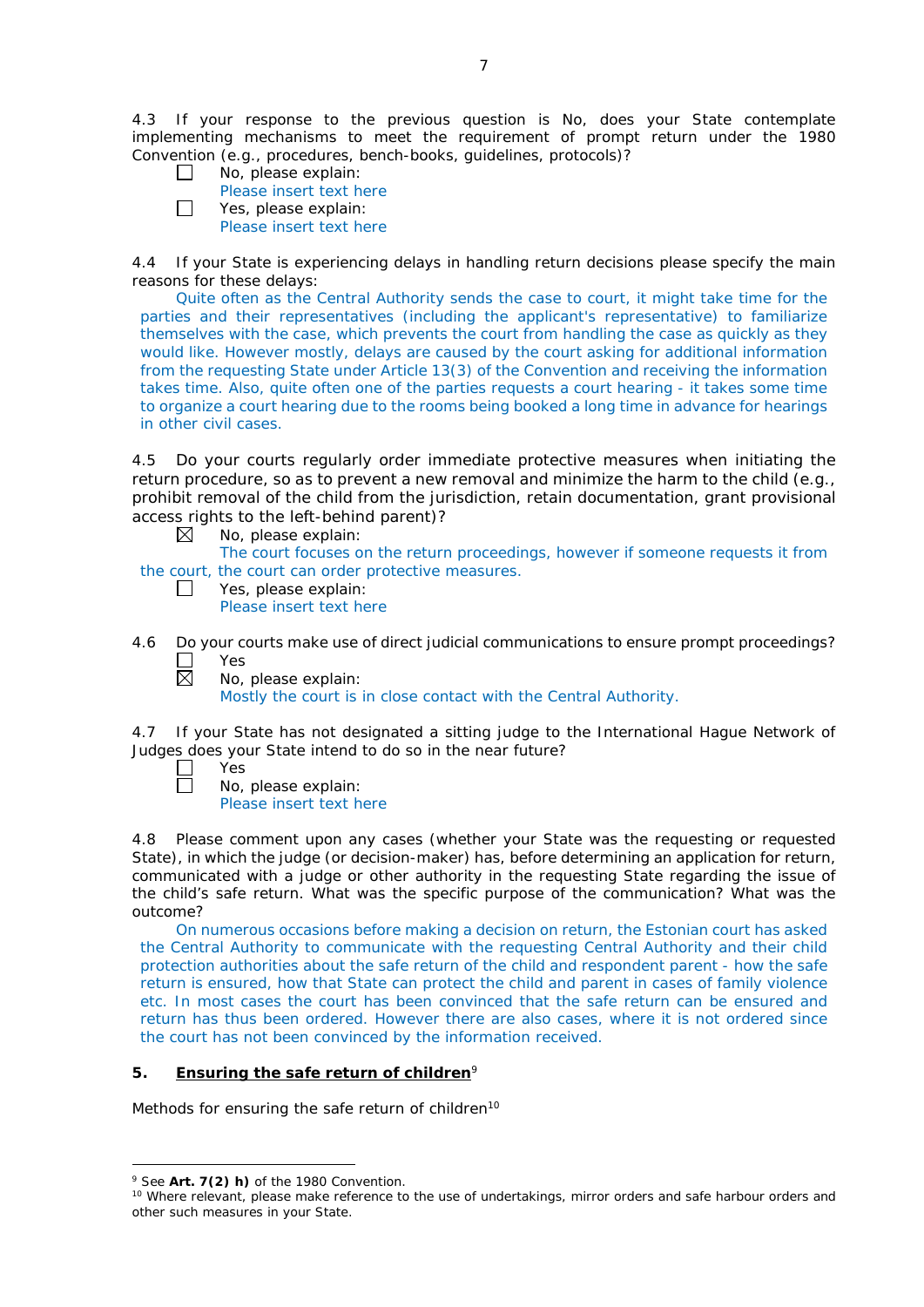5.1 What measures has your Central Authority taken to ensure that the recommendations of the 2006 and 2011 / 2012 Special Commission meetings<sup>11</sup> regarding the safe return of children are implemented?

While training judges on child abduction, this was a subject for discussion. Also the Central Authority is in close contact with the State-wide child protection unit created on 01.01.2016.

5.2 In particular, in a case where the safety of a child is in issue and where a return order has been made in your State, how does your Central Authority ensure that the appropriate child protection bodies in the *requesting* State are alerted so that they may act to protect the welfare of a child upon return (until the appropriate court in the requesting State has been effectively seised)?

The Central Authority requests the requesting Central Authority to inform the child protection authorities of the return order and its contents. If needed the State-wide child protection unit could take contact with their contacts in the requesting State.

5.3 Where there are concerns in the requested State regarding possible risks for a child following a return, what conditions or requirements can the relevant authority in your State put in place to minimise or eliminate those concerns?

The local child protection officials and State-wide child protection unit can be contacted, which can use all the measures available in the Child Protection Act (available in English: https://www.riigiteataja.ee/en/eli/530122016001/consolide ). If needed the child protection officials or the State-wide unit can turn to the court to request protection measures to be taken.

## *Use of the 1996 Convention to ensure a safe return*

5.4 If your State is not Party to the 1996 Convention, is consideration being given to the possible advantages of the 1996 Convention in providing a jurisdictional basis for urgent protective measures associated with return orders (**Arts 7 and 11**), in providing for their recognition by operation of law (**Art. 23**), and in communicating information relevant to the protection of the child (**Art. 34**)?

П No

-

Yes, please explain: Please insert text here

#### *Protection of primary carer*

5.5 Are you aware of cases in your State where a primary carer taking parent, for reasons of personal security (*e.g.*, domestic or family violence, intimidation, harassment, etc.) or others, has refused or has not been in a position to return with the child to the requesting State? How are such cases dealt with in your State? Please explain and provide case examples where possible.

Yes, in those cases it has been analyzed whether returning without the primary carer is in the best interests of the child or puts the child at risk within the meaning of Article 13(1)(b) of the Convention. For example, in one case the primary carer was not able to return since she did not have a valid visa and she in any case refused to return due to family violence. During the return proceedings the court ordered numerous experts to give their opinions on how return without the primary care giver would affect the child (in this case it was decided, that this gives grounds for non-return under Article 13(1)(b) ).

5.6 In particular, would your authorities consider putting in place measures to protect the primary carer upon return in the requesting State as a mean to secure the safe return of the child? Please explain and provide case examples where possible.

<sup>11</sup> See the [Conclusions and Recommendations](https://assets.hcch.net/upload/concl28sc5_e.pdf) of the Special Commission of 2006 (*supra.* note 5) at paras 1.1.12 and 1.8.1 to 1.8.2 and 1.8.4 to 1.8.5 and the Appendix to the Conclusions and Recommendations and the [Conclusions and Recommendations of the 2011](https://assets.hcch.net/upload/wop/concl28sc6_e.pdf) / 2012 Special Commission (*supra.* note 5).at paras 39-43.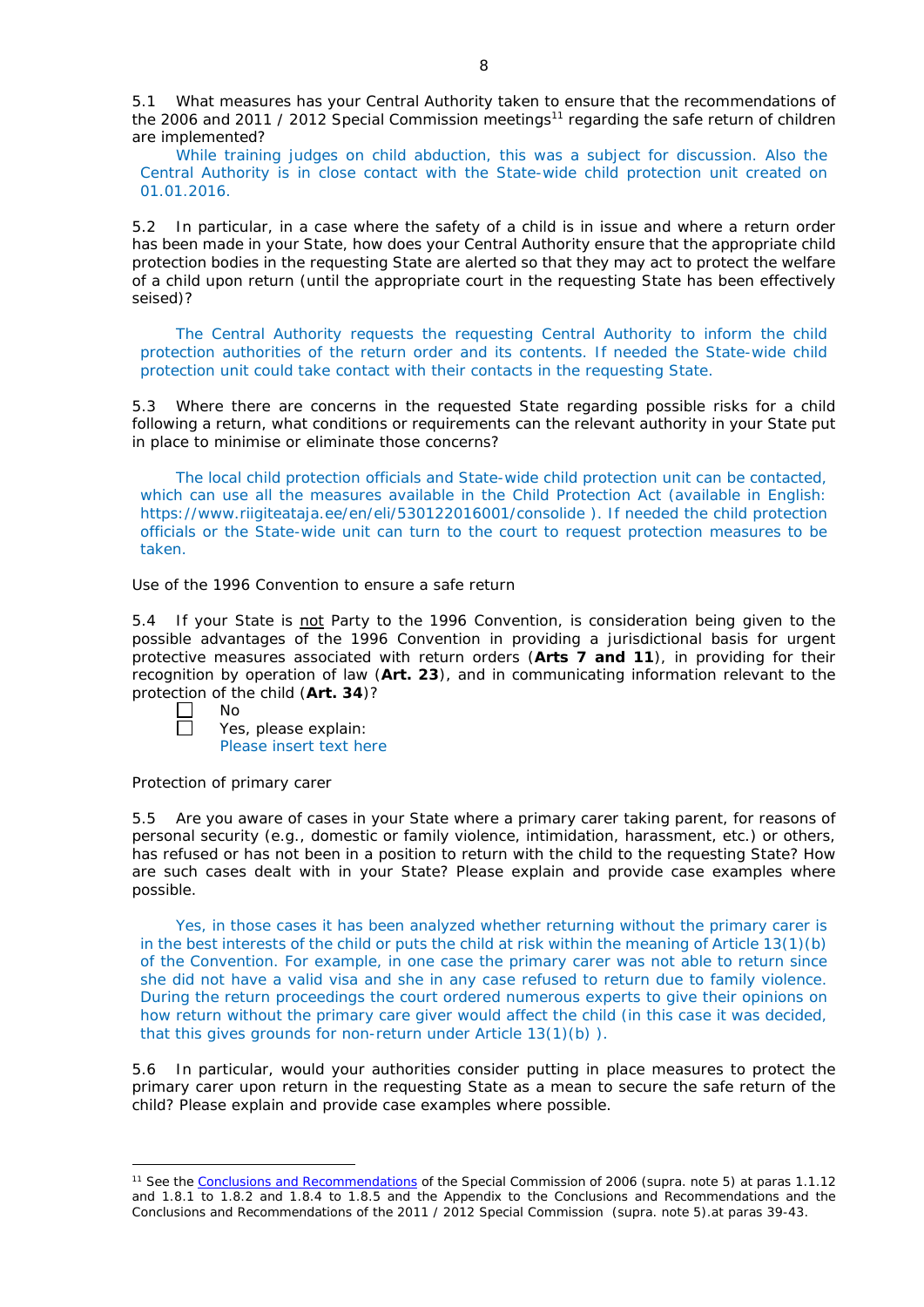No information available, but basically it should be possible to put in place measures to protect the primary carer according to the Code of Civil Procedure (available in English: https://www.riigiteataja.ee/en/eli/510012017004/consolide ).

#### *Post-return information*

5.7 In cases where measures are put in place in your State to ensure the safety of a child upon return, does your State (through the Central Authority, or otherwise) attempt to monitor the effectiveness of those measures upon the child's return? Would you support a recommendation that States Parties should co-operate to provide each other with follow-up information on such matters, insofar as is possible?

The Central Authority usually does not monitor cases after return has taken place. However, child protection officials have once asked to be kept updated with the case after the return and asked for social reports. This kind of recommendation might be helpful.

5.8 If your State is not Party to the 1996 Convention, is consideration being given to the possible advantages of the 1996 Convention in providing a jurisdictional basis for requesting a report on the situation of the child upon return to the State of habitual residence (**Art. 32- (a)**)?

П  $\Box$ 

No

Yes, please explain: Please insert text here

### **6. Voluntary agreements and mediation**

6.1 How does your Central Authority (either directly or through any intermediary) take, or is it considering taking, appropriate steps under **Article 7-(c)** to secure the voluntary return of the child or to bring about an amicable resolution of the issues? Please explain:

With each received case, if the applicant agrees, the case is sent to the local child protection officials, who try to assert the location of the child, meet with the respondent, explain how the Convention works and the request received. They also ask the respondent if they would agree to return voluntarily and if so, on what conditions, or if they would agree to participate in family mediation.

6.2 In what ways have you used the "Guide to Good Practice on Mediation"<sup>12</sup> for the purpose of implementing the 1980 Convention in your State? Please explain:

See reply to the question 6.1. Also the guide was distributed to courts, child protection officials, family mediators. Numerous trainings were organized for child protection officials etc, where the guide was presented and handed out.

6.3 Has your State considered or is it in the process of considering the establishment of a Central Contact Point for international family mediation to facilitate access to information on available mediation services and related issues for cross-border family disputes involving children, or has this task been entrusted to the Central Authority?<sup>13</sup>

- No, please explain:  $\Box$ 
	- Please insert text here
- ⊠ Yes, please explain:

This is the task of the Central Authority, although all info on family mediation can be found on the webpage of the Estonian Association of Mediators (http://www.lepitus.ee)<br>and on the e-Justice portal (https://eand on the e-Justice portal (https://ejustice.europa.eu/content\_crossborder\_family\_mediation-372-ee-et.do?member=1 )

### **7. Preventive measures**

-

<sup>&</sup>lt;sup>12</sup> Available on the Hague Conference website at < www.hcch.net > under "Child Abduction Section" then "Guides to Good Practice".

<sup>&</sup>lt;sup>13</sup> As it has been encouraged in the Guide to Good Practice on Mediation, Chapter 4, on "Access to Mediation". par. 114-117. See also [Conclusions and Recommendations of the 2011](https://assets.hcch.net/upload/wop/concl28sc6_e.pdf) / 2012 Special Commission (*supra.* note 5) at par. 61.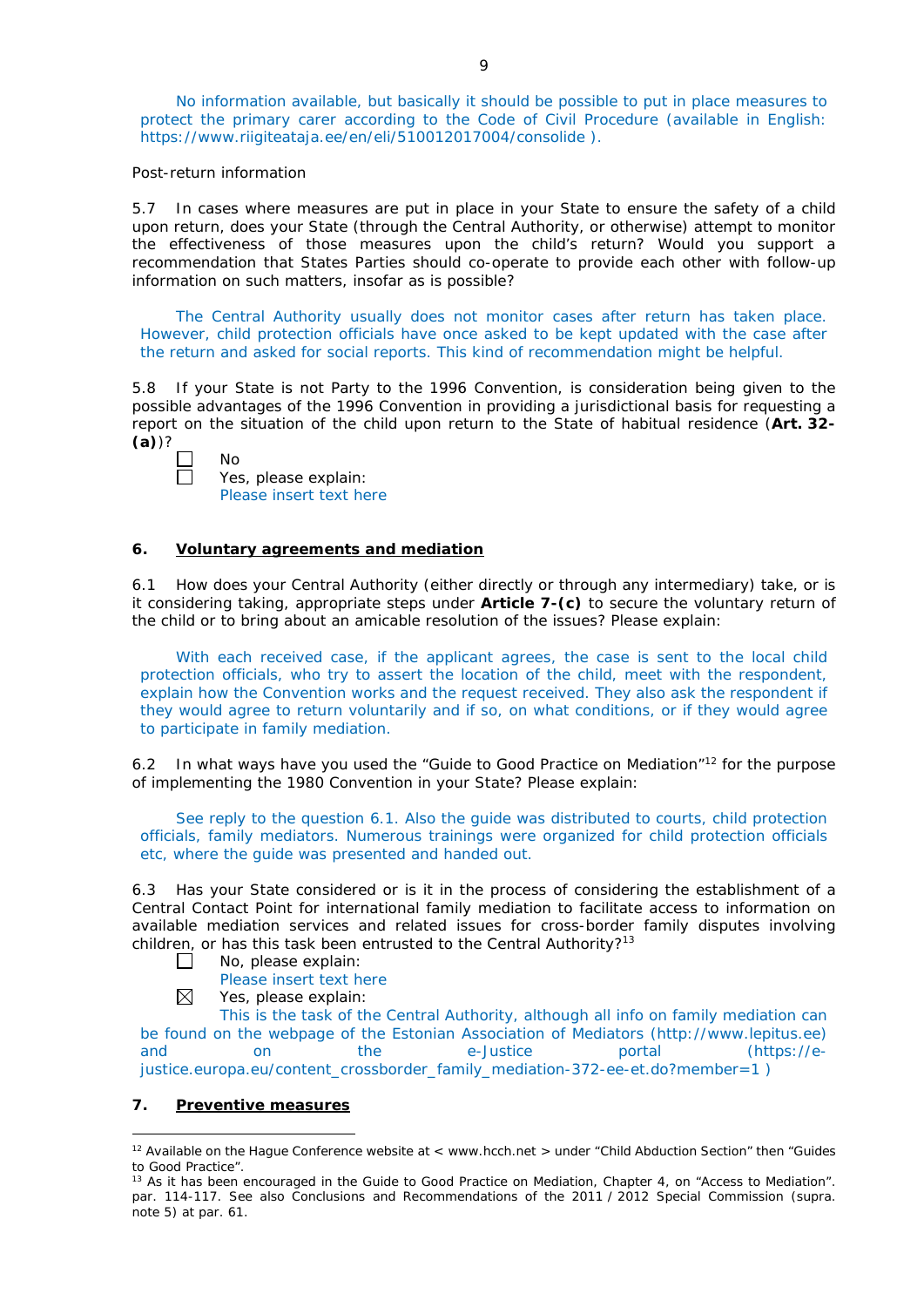7.1 Has your State taken steps to advance the development of a travel form under the auspices of the International Civil Aviation Organisation?14

- П No 反
	- Yes, please describe:

The Ministry of Foreign Affairs has developed a recommended form for a parent to give permission for the child's travels. It can be found: http://vm.ee/sites/default/files/article-filefield/lapsega\_reisimise\_nousoleku\_naidisvorm.pdf

7.2 Regardless of whether the International Civil Aviation Organisation adds the development of a travel form to its work programme, would your State support the development of a nonmandatory model travel form under the auspices of the Hague Conference?

⊠ Yes  $\Box$ 

No, please explain: Please insert text here

## **8. The Guide to Good Practice under the 1980 Convention**

8.1 In what ways have you used the Parts of the Guide to Good Practice<sup>15</sup> to assist in implementing for the first time, or improving the practical operation of, the 1980 Convention in your State?

a. Part I on Central Authority Practice. Please explain:

When there are difficult cases, which we are trying to figure out solutions to the GTGP I is consulted.

b. Part II on Implementing Measures. Please explain:

Like suggested in Chapter 10 of the GTGP II the Central Authority is always trying to train, prepare materials etc for the judges, child protection officials, attorneys etc dealing with the 1980 Convention cases.

# c. Part III on Preventive Measures. Please explain:

Some of the suggestions of the GTGP III have been taken into account (children have separate documents etc). We are still considering whether and how other suggestions could be taken into account.

d. Part IV on Enforcement. Please explain:

GTGP IV has been distributed to courts and bailiffs, it is consulted where enforcement is needed. The Estonian Supreme Court has also refer to it in it's decision explaining what info should be contained in a return decision for it to be enforceable.

8.2 How have you ensured that the relevant authorities in your State have been made aware of, and have had access to, the Guide to Good Practice?

Where possible, we have distributed GTGP-s, but there are also links to them in the courts' intranet. We also refer to relevant GTGPs when making applications to the child protection officials, to bailiffs etc.

8.3 Do you have any other comments about any Part of the Guide to Good Practice?

# **9. Publicity and debate concerning the 1980 Convention**

9.1 Has the 1980 Convention given rise to (a) any publicity (positive or negative) in your State, or (b) any debate or discussion in your national parliament or its equivalent?<br>  $\boxtimes$  No

No

-

-

Yes, please indicate the outcome of this debate or discussion, if any: Please insert text here

<sup>14</sup> See the [Conclusions and Recommendations of the 2011](https://assets.hcch.net/upload/wop/concl28sc6_e.pdf) / 2012 Special Commission (*supra.* note 5) at par. 92. <sup>15</sup> All Parts of the Guide to Good Practice under the 1980 Convention are available on the Hague Conference website at < www.hcch.net > under "Child Abduction Section" then "Guides to Good Practice".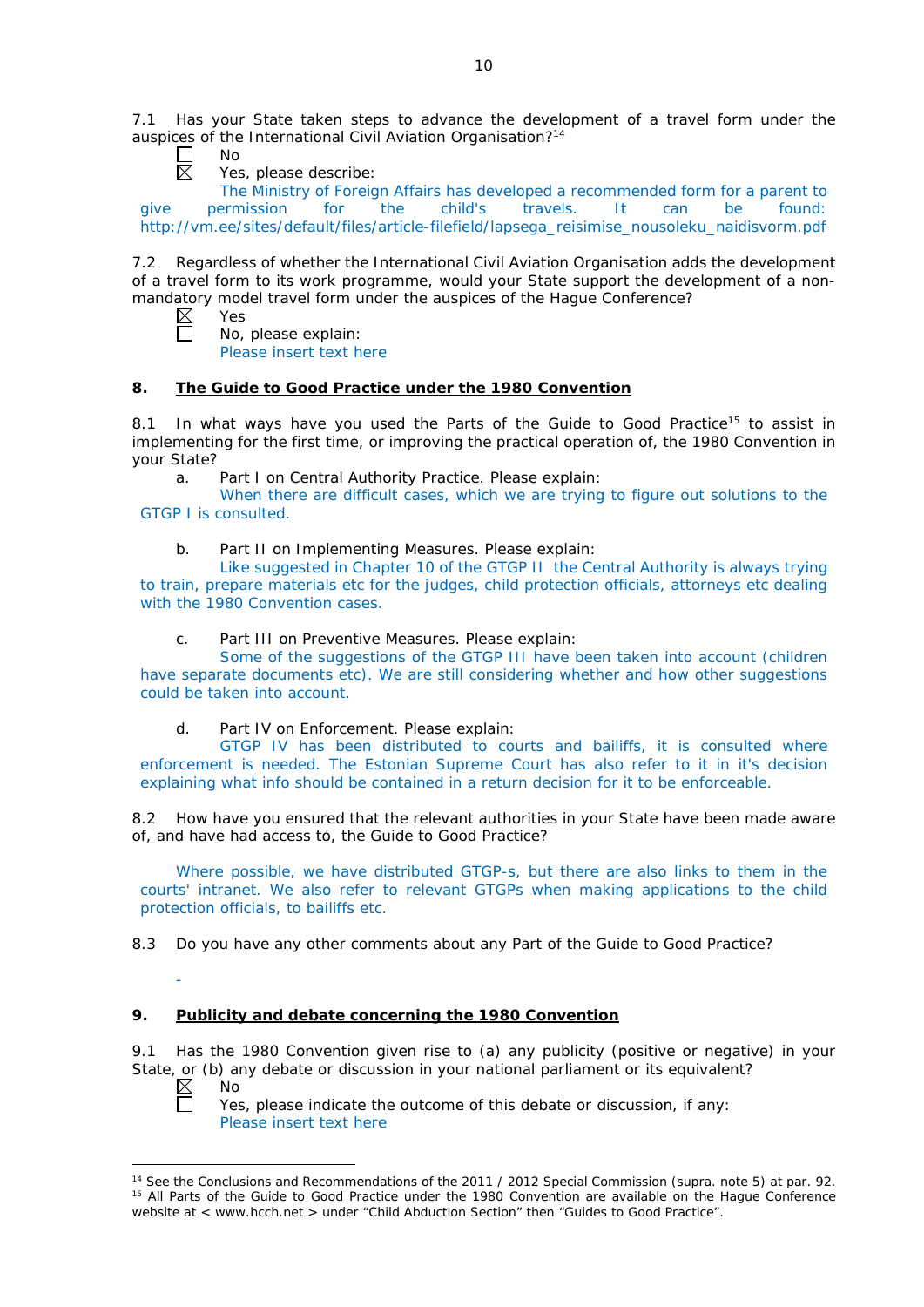9.2 By what methods does your State disseminate information to the public about the 1980 Convention?

Press releases made by the Ministry, trainings, but also there is a lot of info for the citizens (including request form and instructions on filling it in) on www.juristaitab.ee

## **PART IV: TRANSFRONTIER ACCESS / CONTACT AND INTERNATIONAL FAMILY RELOCATION**

# **10. Transfrontier access / contact**<sup>16</sup>

10.1 Since the 2011 / 2012 Special Commission, have there been any significant developments in your State regarding Central Authority practices, legislation, procedural rules or case law applicable in cases of transfrontier contact / access?

| חוי<br>× |
|----------|
|          |

Yes, please explain: Please insert text here

10.2 Please indicate any important developments in your State, since the 2011 / 2012 Special Commission, in the interpretation of **Article 21** of the 1980 Convention.

-

<u>.</u>

10.3 What problems have you experienced, if any, as regards co-operation with other States in respect of:

a. the granting or maintaining of access rights;

The level of assistance in granting access rights is very different - some States refuse to handle such cases.

b. the effective exercise of rights of access; and

Again the level of assistance is very different - some only refer to an attorney, others communicate with child protection officials and / or send the case to court if needed.

c. the restriction or termination of access rights. no practice.

> Please provide case examples where possible. Please insert text here

10.4 In what ways have you used the "General Principles and Guide to Good Practice on Transfrontier Contact Concerning Children"17 to assist in transfrontier contact / access cases in your State? Can you suggest any further principles of good practice?

This GTGP has been used by courts in granting access rights in cases with an international element.

# **11. International family relocation**<sup>18</sup>

11.1 Since the 2011 / 2012 Special Commission, have there been any significant developments in your State regarding the legislation, procedural rules or case law applicable to international

<sup>&</sup>lt;sup>16</sup> See the [Conclusions and Recommendations](https://assets.hcch.net/upload/concl28sc5_e.pdf)</u> of the 2006 Special Commission (*supra*. note 5) at paras 1.7.1 to 1.7.3.

<sup>&</sup>lt;sup>17</sup> Available on the Hague Conference website at < www.hcch.net > under "Child Abduction Section" then "Guides to Good Practice".

<sup>&</sup>lt;sup>18</sup> See the Conclusions and Recommendations of the 2006 Special Commission meeting at paras 1.7.4 to 1.7.5: *"*1.7.4 The Special Commission concludes that parents, before they move with their children from one country to another, should be encouraged not to take unilateral action by unlawfully removing a child but to make appropriate arrangements for access and contact preferably by agreement, particularly where one parent intends to remain behind after the move.

<sup>1.7.5</sup> The Special Commission encourages all attempts to seek to resolve differences among the legal systems so as to arrive as far as possible at a common approach and common standards as regards relocation."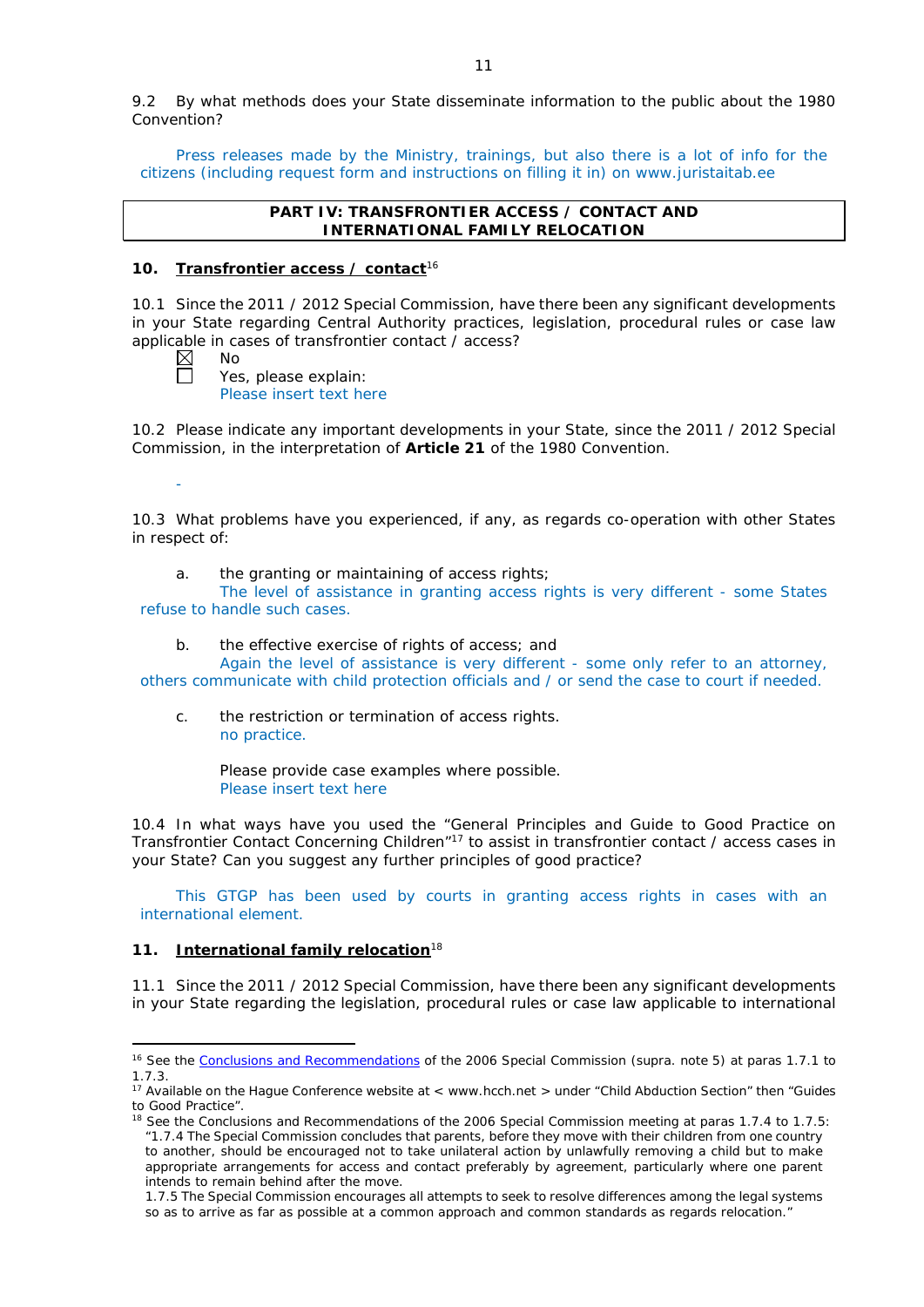family relocation? Where possible, please explain these developments in the legislation, procedural rules or case law:

No.

### **PART V: NON-CONVENTION CASES AND NON-CONVENTION STATES**

### **12. Non-Convention cases and non-Convention States**

12.1 Are there any States that you would particularly like to see become a State Party to the 1980 Convention? If so, what steps would you suggest could be taken to promote the Convention and encourage ratification of, or accession to, the Convention in those States? Please explain:

Please see EU-coordinated position.

12.2 Are there any States which are not Parties to the 1980 Convention or not Members of the Hague Conference that you would like to see invited to the Special Commission meeting in 2017?

Please see EU-coordinated position.

*The "Malta Process"*<sup>19</sup>

-

12.2 In relation to the "Malta Process":

a. Do you have any comment to make on the "Principles for the Establishment of Mediation Structures in the context of the Malta Process" and the accompanying Explanatory Memorandum?20

b. Have any steps been taken towards the implementation of the Malta Principles in your State and the designation of a Central Contact Point, in order to better address crossborder family disputes over children involving States that are not a Party to the 1980 and 1996 Hague Conventions?

⊠ No

Yes, please explain: Please insert text here

c. What is your view as to the future of the "Malta Process"? Please see EU-coordinated position.

### **PART VI: TRAINING AND EDUCATION AND THE TOOLS, SERVICES AND SUPPORT PROVIDED BY THE PERMANENT BUREAU**

#### **13. Training and education**

<u>.</u>

13.1 Can you give details of any training sessions / conferences organised in your State to support the effective functioning of the 1980 Convention, and the influence that such sessions / conferences have had?

<sup>&</sup>lt;sup>19</sup> The "Malta Process" is a dialogue between certain States Parties to the 1980 and 1996 Conventions and certain States which are not Parties to either Convention, with a view to securing better protection for cross-border rights of contact of parents and their children and addressing the problems posed by international abduction between the States concerned. For further information see the Hague Conference website at < www.hcch.net > under "Child Abduction Section" then "Judicial Seminars on the International Protection of Children".

<sup>&</sup>lt;sup>20</sup> The Principles and Explanatory Memorandum were circulated to all Hague Conference Member States and all States participating in the Malta Process in November 2010. They are available on the Hague Conference website at < www.hcch.net > under "Child Abduction Section" then "Judicial Seminars on the International Protection of Children".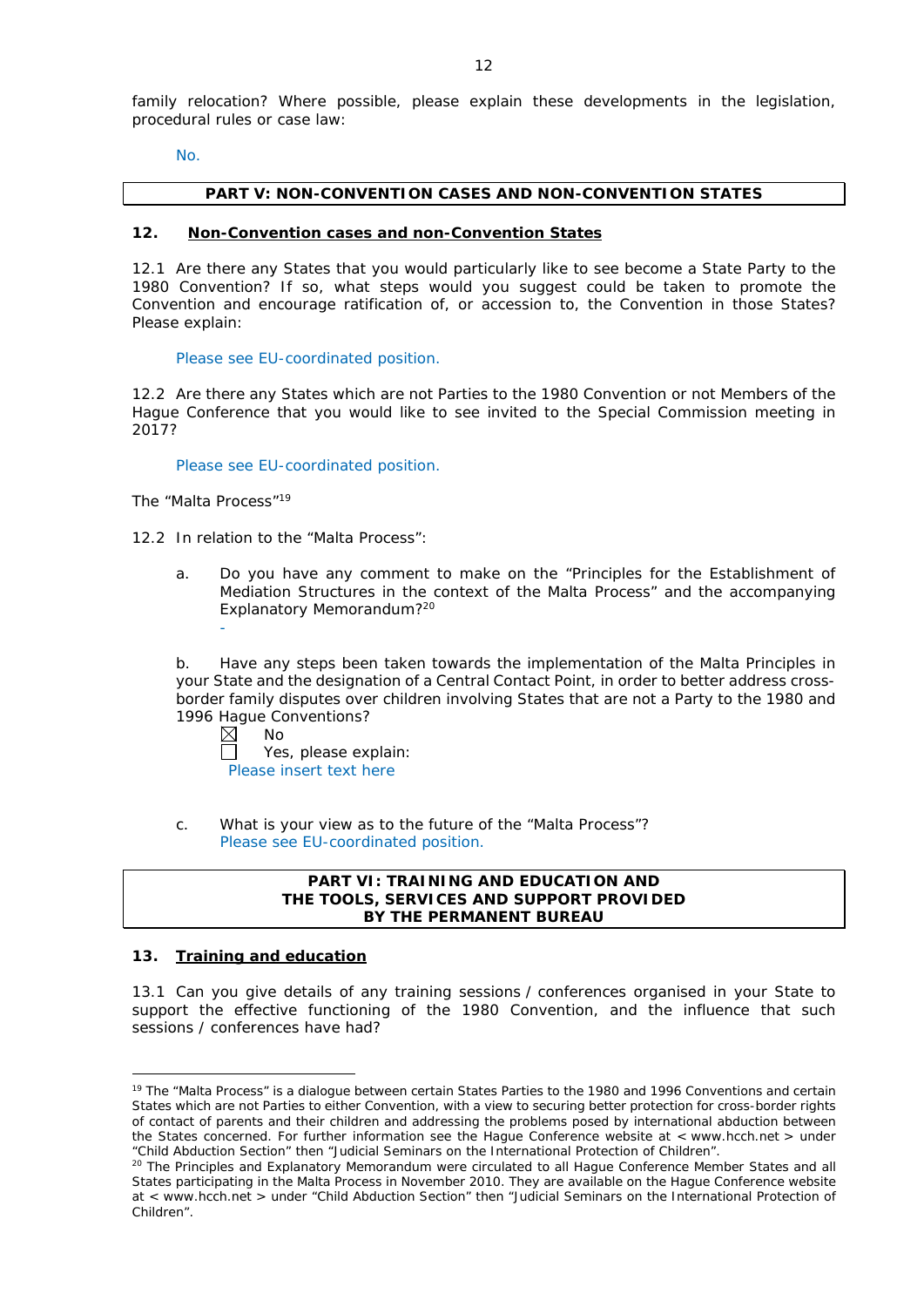The Central Authority has held numerous trainings on the 1980 Convention to judges, court staff, attorneys and lawyers, bailiffs, social workers and child protection officials. They have all been very welcomed and happy about the materials received during the trainings. Many people, who took part of the trainings, said it's good to know who to contact in these rare and difficult cases.

### **14. The tools, services and support provided by the Permanent Bureau**

### *In general*

<u>.</u>

14.1 Please comment or state your reflections on the specific tools, services and support provided by the Permanent Bureau to assist with the practical operation of the 1980 and 1996 Conventions, including:

a. The Country Profile available under the Child Abduction Section.

Very useful in cases, where you are preparing a case to a country, where you have little practice so far.

- b. INCADAT (the international child abduction database, available at < www.incadat.com >). Used from time-to-time, but time consuming and sometimes not very user-friendly
- c. *The Judges' Newsletter* on International Child Protection the publication of the Hague Conference on Private International Law which is available online for free; $21$ Contains very interesting and helpful articles.Not sure whether there is a notification/ news letter sent to readers each time a new issue comes out?
	- d. The specialised "Child Abduction Section" of the Hague Conference website  $(<$  www.hcch.net >);

Most often used by the Central Authority. User-friendly, contains a lot of information.

- e. INCASTAT (the database for the electronic collection and analysis of statistics on the 1980 Convention);  $22$ Too time consuming to use it on a yearly basis.
- f. Providing technical assistance and training to States Parties regarding the practical operation of the 1980 and 1996 Conventions.23 Such technical assistance and training may involve persons visiting the Permanent Bureau or, alternatively, may involve the Permanent Bureau organising, or providing assistance with organising, national and international judicial and other seminars and conferences concerning the Convention(s) and participating in such conferences; Always highly interesting and helpful!
- g. Encouraging wider ratification of, or accession to, the Convention(s), including educating those unfamiliar with the Convention(s);  $24$ In order for the Convention to really work, the more accessions, the better.
- h. Supporting communications between Central Authorities, including maintaining their contact details updated on the HCCH website; Most important - otherwise the Convention would not work
- i. Supporting communications among Hague Network Judges and between Hague Network Judges and Central Authorities, including maintaining a confidential database of up-to-date contact details of Hague Network Judges

<sup>&</sup>lt;sup>21</sup> Available on the Hague Conference website at < www.hcch.net > under "Child Abduction Section" and "Judges' Newsletter on International Child Protection". For some volumes of *The Judges' Newsletter*, it is possible to download individual articles as required.

<sup>22</sup> Further information is available via the Hague Conference website at < www.hcch.net > under "Child Abduction Section" then "INCASTAT".

 $^{23}$  Such technical assistance may be provided to judges, Central Authority personnel and / or other professionals involved with the practical operation of the Convention(s).

<sup>&</sup>lt;sup>24</sup> Which again may involve State delegates and others visiting the Permanent Bureau or, alternatively, may involve the Permanent Bureau organising, or providing assistance with organising, national and international judicial and other seminars and conferences concerning the Convention(s) and participating in such conferences.